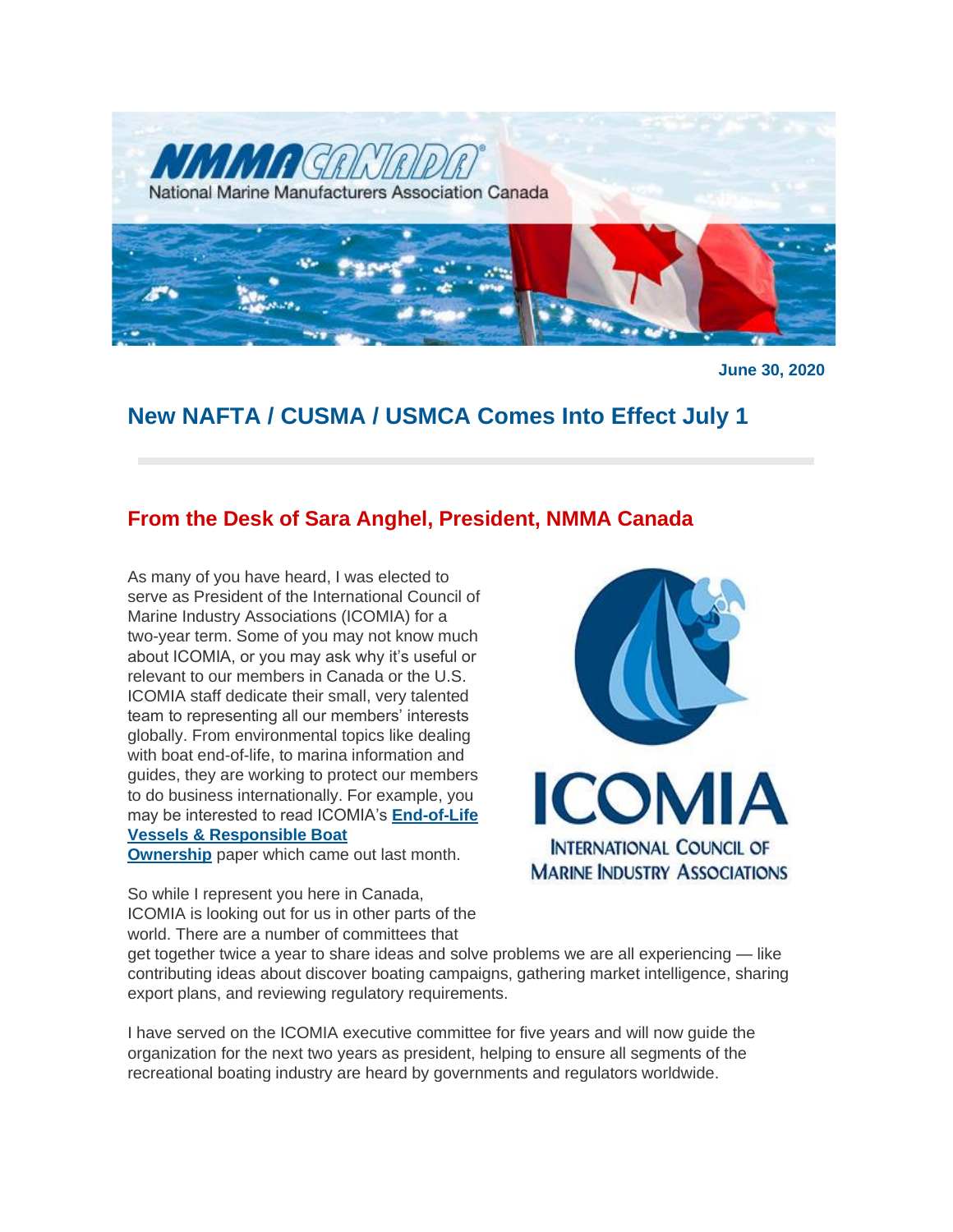Last but definitely not least, it appears that President Trump is considering bringing back aluminum tariffs on Canada by July 1 when the new NAFTA comes into force. I reached out to my key contacts this week who were instrumental and listened to our advocacy efforts last year when boats were taken off the countermeasure lists. Should Canada consider retaliating again, I have reinforced that putting boats back on the list would only hurt Canadian jobs.

Happy Canada Day and Happy Fourth of July to all of you!

# **Export Development Canada Report Highlights Impacts of the Pandemic on Tourism**

Export Development Canada (EDC) recently put out a report on the impacts of COVID-19 on the Canadian tourism sector. Findings relevant to the recreational boating sector include:

- 83% of European countries have closed their borders to international tourists. In the Americas, this proportion is around 80%, and in the Asia-Pacific region roughly 70%. UNWTO estimates that during the first quarter of 2020, international tourism fell 22%, while the decline could be as steep as 60-80% over the entire year.
- The United Nations World Tourism Organization (UNWTO) estimates that based on the current speed of containment and duration of travel restrictions and border closures, if gradual reopening starts in September, the world will endure a 60% decline in tourist arrivals.
- In Canada, more than 40% of businesses in tourism industries are expecting to see a 50% decline in revenues, the highest proportion amongst all industries.
- Estimates from Destination Canada show that compared with 2019, 65% of tourism- and business travel-related events are cancelled, resulting in a loss of 54% of revenue for the industry.

The full report can be downloaded **[here](http://nmma.net/assets/cabinets/Cabinet488/EDC%20-%20covid-19-tourism-sector-crisis.pdf)**.

# **New NAFTA / CUSMA Coming-into-Force July 1, 2020 — What Businesses Need to Know**

With the new Canada-United States-Mexico Agreement (CUSMA) coming into force on July 1st, NMMA is reminding members to review the changes that pertain to the recreational boating industry. Members are also encouraged to read **[NMMA's fact sheet](http://www.nmma.net/assets/cabinets/Cabinet517/NMMA_USMCA_One-Pager.pdf)** for a refresh of the main components of the agreement. Please note that NAFTA rules will continue to apply until July 1st, and will continue to apply for goods that entered into commerce on or before June 30th.

Under CUSMA, there are no changes to the rules of origin for recreational marine engines and boats. However, importers will have to provide information in a new format to prove origin of goods and claim preferential tariff treatment. **[Read More](https://www.nmma.ca/press/article/23313)**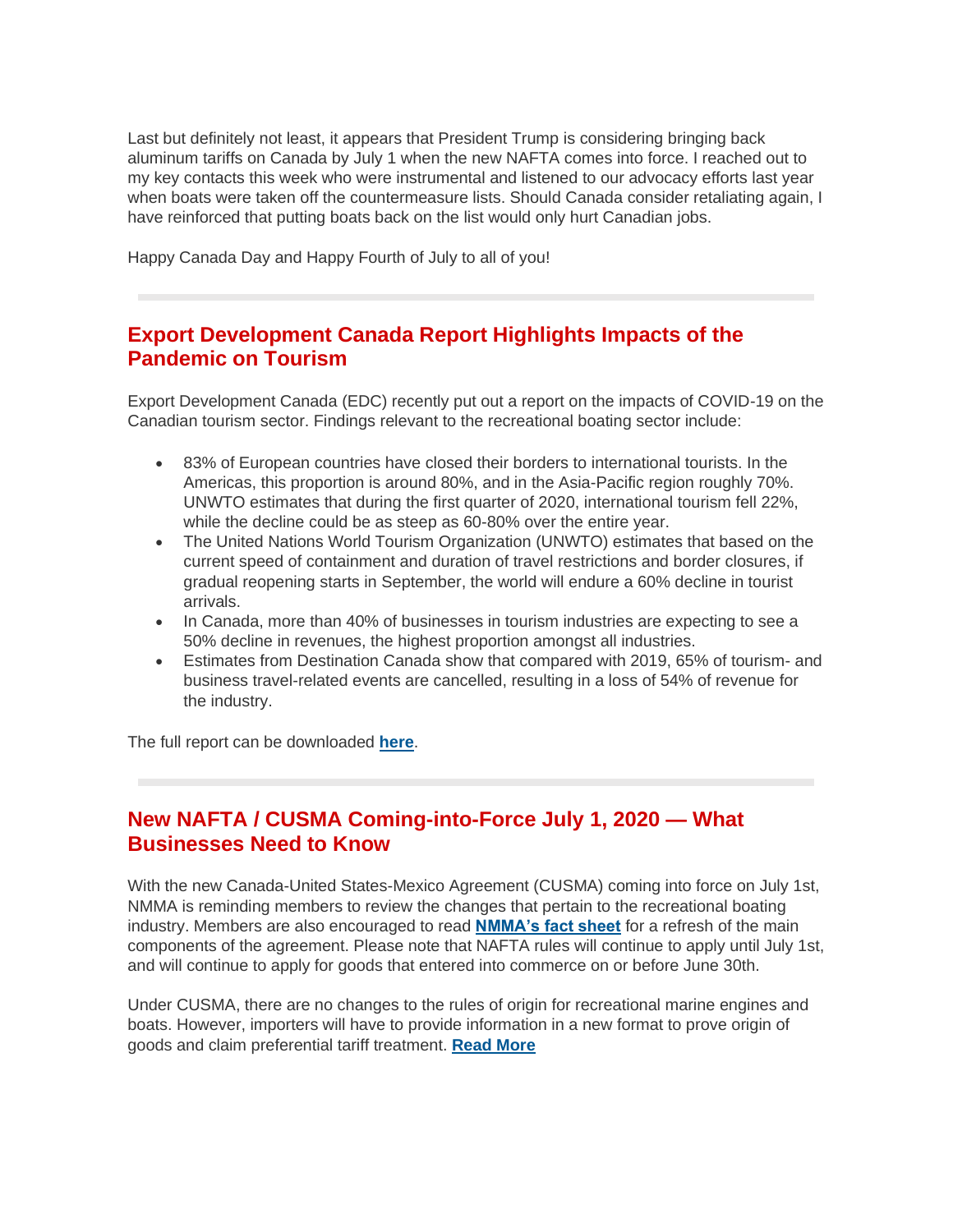# **Discover Boating and Take Me Fishing Launch "Get On Board" Marketing Campaign**

Discover Boating has partnered with the Recreational Boating & Fishing Foundation's (RBFF) Take Me Fishing brand to launch a **["Get On Board"](https://www.youtube.com/watch?v=qK-MgBqWUzk&feature=emb_logo)** marketing campaign aimed at getting more people to enjoy the restorative health and wellness benefits of recreational boating and fishing.

The campaign will feature a public service announcement (PSA) that will air on television and radio, online advertising, social media, and public relations—all of which target local areas with an emphasis on responsible recreation.

Fishing and boating industry stakeholders are encouraged to use the campaign's hashtag #TheWaterIsOpen as well as the new PSA video, boating and fishing lifestyle imagery, website banner ads, and sample social posts which can all be found in an **online toolkit [here](https://www.growboating.org/get-on-board-toolkit.aspx)**, to help amplify the message. While this is a U.S.-based campaign, the 'Get On Board' message and materials are very accessible to a Canadian audience as well.

#### **Federal Update — CERB Expanded, Border Closure Extended**

On June 16th, the Canadian government announced that the Canada-U.S. border will stay closed to non-essential travel until at least July 21, 2020. First announced in March, the closure prohibits recreational or tourist visits but exempts essential trade and commerce as well as vital healthcare workers who travel across the border for work.

Prime Minister Trudeau also announced an **[eight-week extension to the Canada Emergency](https://pm.gc.ca/en/news/news-releases/2020/06/16/prime-minister-announces-extension-canada-emergency-response-benefit)  [Response Benefit \(CERB\)](https://pm.gc.ca/en/news/news-releases/2020/06/16/prime-minister-announces-extension-canada-emergency-response-benefit)**, which provides a taxable payment of \$2,000 per month for eligible workers who have stopped working or seen a major drop in hours due to COVID-19. The CERB will now to available for a maximum of 24 weeks, up from the previous 16 weeks.

## **Provincial Update — Nearly All of Ontario Moves into Stage 2 of Reopening**

Ontario took a major step in moving nearly all regions of the province (except for Windsor-Essex) into **[Stage 2 of the reopening framework](https://www.ontario.ca/page/framework-reopening-our-province-stage-2)**. This includes the City of Toronto and Peel Region, which will reopen on June 24th. Businesses allowed to open in these regions include shopping malls, outdoor tour and guide services (including boat tours), and restaurants and bars with outdoor seating only.

Quebec also released positive news for the outdoor recreation sector: starting on June 19th, tourist welcome and information centres will be open. As well, maritime excursions will also be